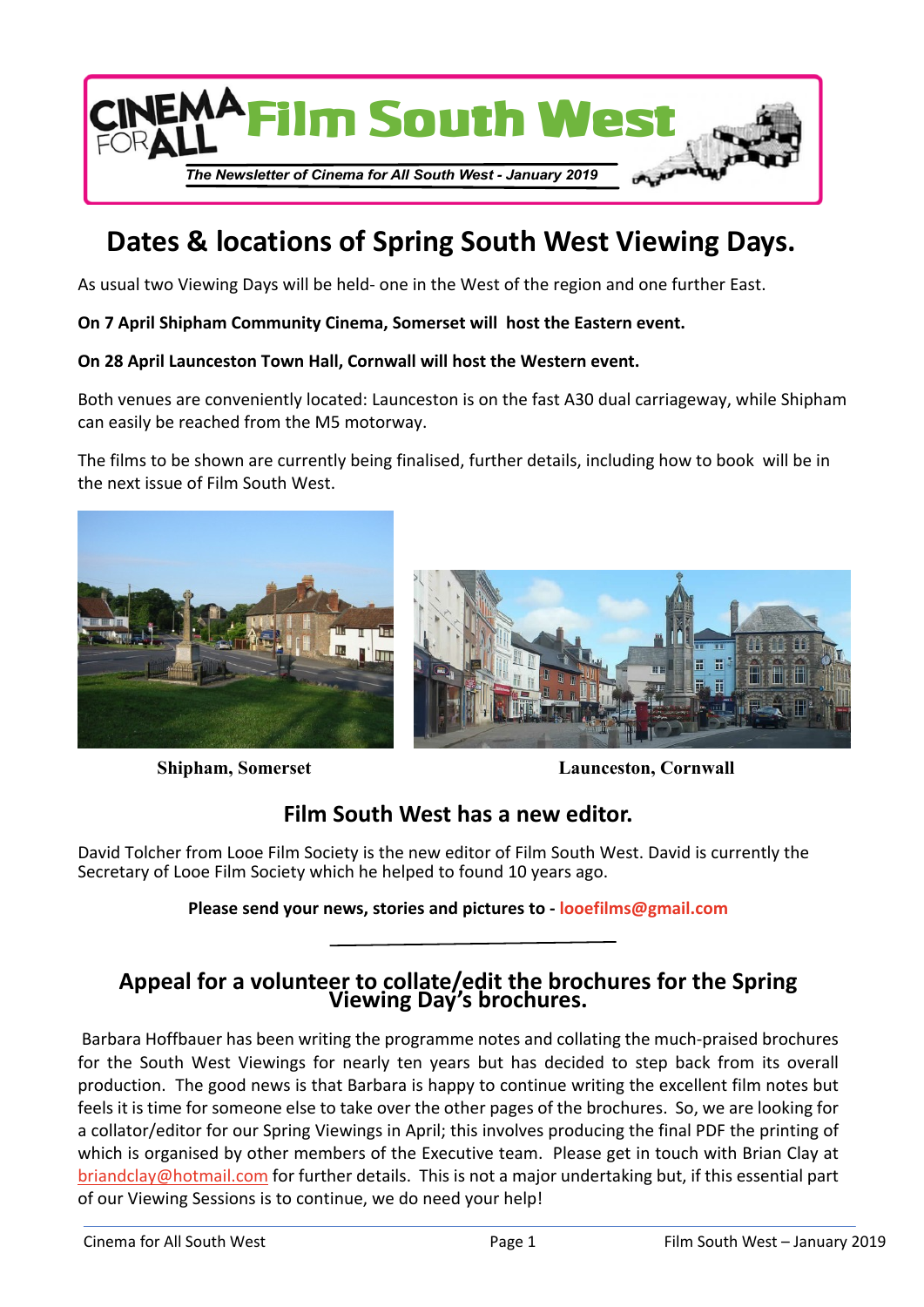## **An Afternoon with AGNES VARDA**

 On 17 February Shaftesbury Arts Centre is holding a special event to celebrate the work of film maker Agnes Varda.

Working in the vanguard of world cinema for six decades, this artist and filmmaker has been a major influence on cinéastes from the time of the French New Wave to the present day. As a woman working in what was an almost entirely male world she carved out her own path, achieving huge love and respect from her peers and cinema audiences alike.

Her brilliantly idiosyncratic career demonstrates wonderful inventiveness in her very varied visual and linguistic styles.

Now in her 90s, she is enjoying renewed interest in her work, recently receiving several awards, including in 2017 an Oscar Honorary Award for her body of work.



Full details of this event can be found on the Cinema for All SW websit[e www.cinemaforallsw.org](www.cinemaforallsw.org)

#### **Stroud Film Festival 2019**



Stroud Film Festival 2019 will run at eleven independent venues across the town and beyond, from Saturday 9th March, through to Sunday 24th March. (And watch out! Like last year, some Pre Festival Events will be happening in January and February outside the festival fortnight.)

A number of events involve film making as well as film screenings. There will be a chance to hear well known film makers talking about their work. More details are at [stroudfilmfestival.org](www.stroudfilmfestival.org)

#### **Report back on Autumn Viewing - Trowbridge Town Hall**

Back in November, nearly 90 delegates from 23 community cinemas across the region attended the Autumn Viewing Session at the spacious Trowbridge Town Hall. For the first time, we were able to offer screenings in three separate venues including a large plasma screen in the Jury Room. The verdicts of the delegates on the record number of ten new releases were exceptionally high, with no fewer than six of the titles getting an audience rating of over 80%.

Topping the poll with an excellent 90% was a very late addition to the programme from Cinema for All's Booking Scheme, *Nae Pasaran!*. Part documentary, part animation, it charts the unsung tale of the Scottish workers who managed to ground half of Chile's Air Force, in the longest single act of solidarity against Pinochet's brutal dictatorship. Other highly rated previews included *Leave No Trace* from the director of *Winter's Bone* and the exceptional documentary, *Even When I Fall,* tracing the journey of two young Nepalese women from slavery to circus success.

SW Group organiser, Chris Baker, arranged special screenings of three titles – *Wajib***,** *Tehran Taboo* **and** *Columbus* – all supplied by Troy Film Agency, and also set up an on-line streaming of the Polish hit and Oscar© nominee, *Cold War* – another first for a SW Viewing. The only disappointment of the day was a problem with the disc for the much-anticipated *The Rider* which meant the screening had to be abandoned.

Full information of the Viewing and programme notes for the ten titles are to be found on SW website - <http://cinemaforallsw.org/resources/film-notes/>- along with the notes for other recent Viewings and can be used for your own organisation's programme notes.

The complete audience reactions are as follows: